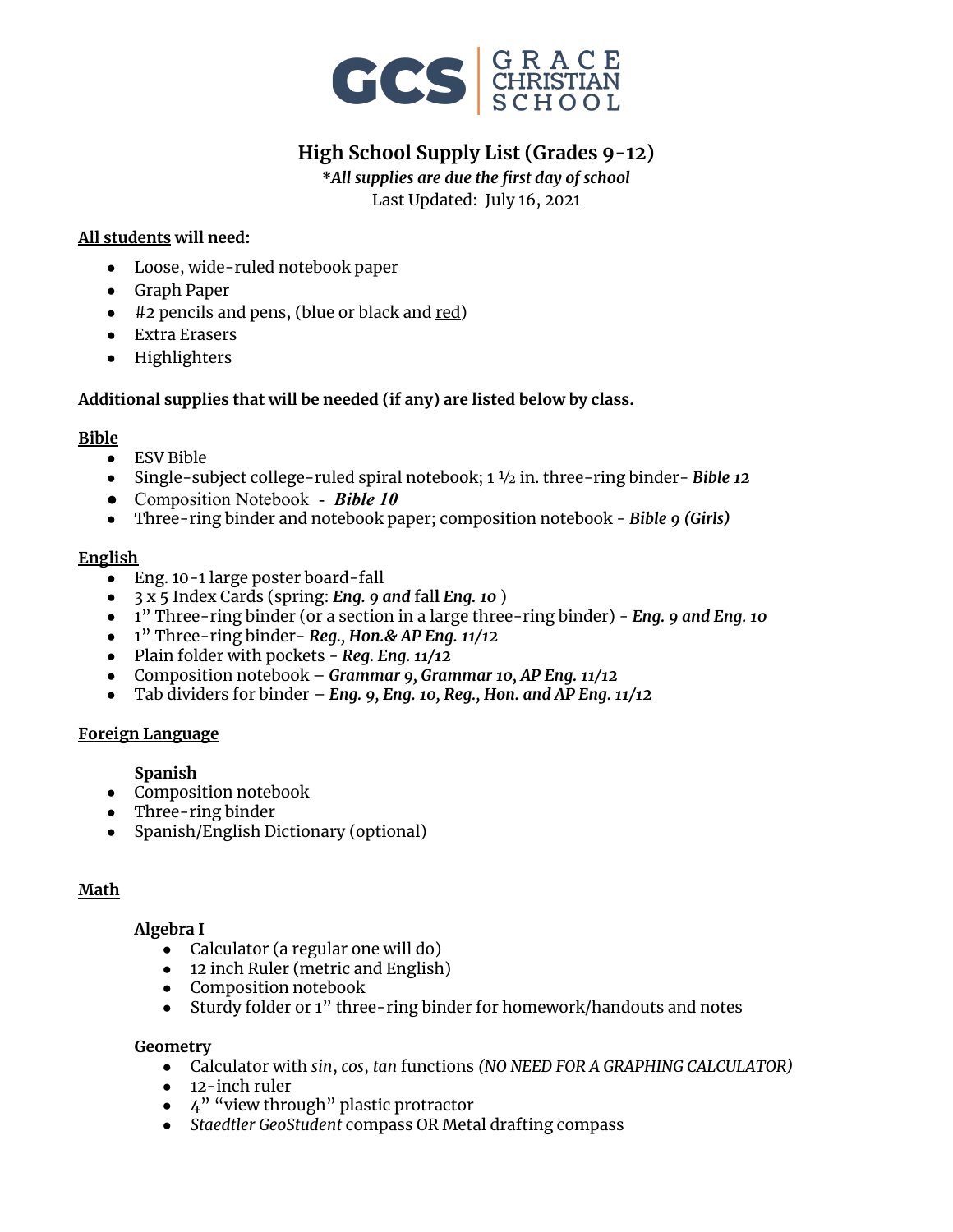## **Bridge to Algebra II**

- TI-83+ or TI-84 Calculator
- 12 inch Ruler (metric and English)
- College-ruled paper (if desired)
- Sturdy folder or 1" three-ring binder for homework/handouts and notes

## **Algebra II**

- TI-83+ or TI-84 Calculator
- 12 inch Ruler (metric and English)
- College-ruled paper (if desired)
- Sturdy folder or 1" three-ring binder for homework/handouts and notes

## **Pre-Calculus/Hon. Calculus**

- TI-83+ or TI-84 Calculator
- Folder or Binder for homework and handouts (Calculus students will need a three ring binder)

## **Science**

**Biology (10 th)**

 $\bullet$  1  $\frac{1}{2}$ " - 2" Three-ring binder with 5 section dividers

## **Biology (Dual Enrollment) (11 th/12 th)**

• 3-clip notebook folder with pockets

## **Chemistry**

- Calculator (scientific)
- 3-clip notebook folder with pockets

## **Environmental Science**

- Calculator (scientific)
- Ruler
- Sturdy folder or 1" three-ring binder for homework/handouts

## **Physics**

- Calculator (scientific)
- 3-clip notebook folder with pockets

## **Physical Science**

- 2" Three-ring binder with section dividers (either 6 by chapter or 3 by category)
- Composition Notebook
- Calculator (No need for a graphing calculator)
- Ruler
- Package of at least 5 different colored pens

## **Social Studies**

**Economics**

- Having a notebook is optional as students will be permitted to use *Google Chromebooks* to take notes and to complete classwork assignments.
- Having a satchel, 3-ring binder, etc. for returned tests and any items you print out is optional also.

## **Government**

- Folder with three brads that holds notebook paper
- Composition notebook
- Scissors